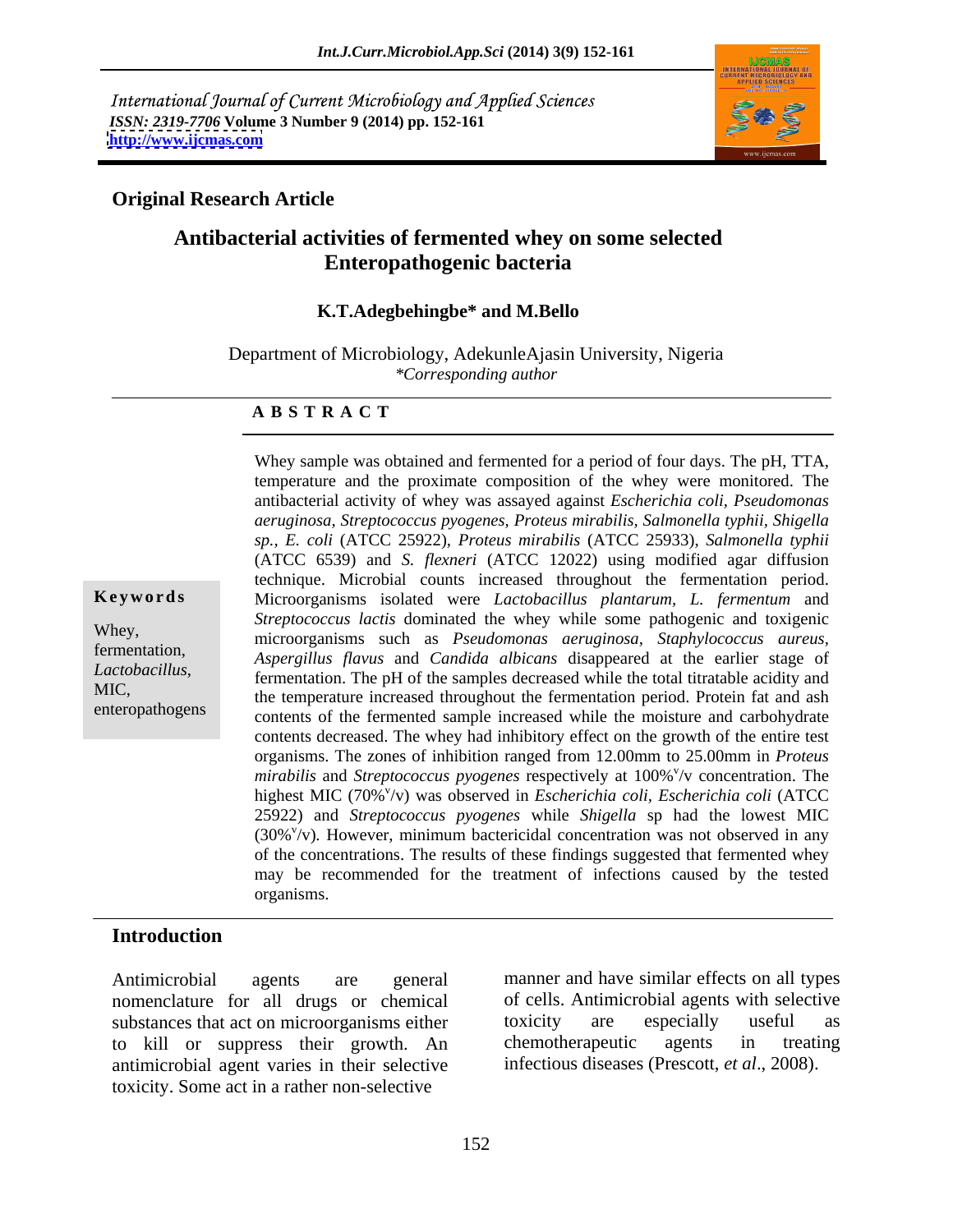Antimicrobial agents can either be produced conventional antibiotics most of the

Antimicrobial agents are known to show effects and prevent diseases (Lappala, 1999; varying degree of action on microorganisms. Zemel, 2003; CDRF, 2006). Some of the They have been shown to have multiple factors are immunoglobulin, lactoferrin, target sites within thin microbial cells and lactoperoxidase, glycomacropeptide, bovine the overall damage of these target sites serum albumin, alpha-lactoglobulin and results in microbecidal effect. The antimicrobial efficacy of any substance might give some information about the It is increasingly recognized as a functional overall mode of action of such agent. The antimicrobial agent can exert their effect on microorganisms in any of the following functional ingredients in dietary and health ways; protein synthesis inhibition, inhibition foods such as slimming foods, diets for the of cell wall synthesis, inhibition of nucleic elderly and clinical foods. Bioactive whey acid synthesis (Kimball and Jefferson, 2006; ingredients such as bioactive proteins, which

Whey is the yellowish liquid extract derived pharmaceuticals as well as nutraceuticals from production of fermented dairy foods. (Minekins *et al*., 1994). It is one of the components that can be separated from milk Whey protein is a mixture of globular after curdling when rennet or an edible proteins, its effects on humans health are of acidic substance is added. Whey is mainly great interest and are currently being water, but it also contains lactose, minerals, investigated as a way of reducing disease along with traces of fats and non-acid milk risk, as well as a possible supplementary protein called "whey protein". Because treatment for several diseases (Krissansen, whey contains lactose it should be avoided 2007). by those who are lactose intolerant. Whey has long been recognized as the best source properties (Foegeding *et al*., 2008; Tunick, 2008). 2008; Ismail *et al.*, 2011). The aim of this

at times it may require antibiotic therapy (Prescott *et al*., 2008). However, because of the growing resistance of microorganisms to

from microorganisms through their biochemical pathway or from plant extracts becoming ineffective. Whey contains a (Lappala, 1999). variety of factors and compounds which conventional antibiotics most of the commonly employed antibiotics are have been reported to have health promoting

Prescott *et al*., 2008). exert an additional health benefit for the beta-lactoglobulin.<br>It is increasingly recognized as a functional food with a number of health benefits, having received growing consumer, are increasingly used in (Foegeding *et al*., 2002).

2007).

of protein supplementation to repair tissue to conventional antibiotics is becoming a and to build muscle (Tunick, 2004; serious concern to microbiologists and Krissansen, 2007). Whey and whey health care practitioner's all over the world. components are used by the food industry in As a result, efforts are being made to a wide variety of applications on the basis of develop antimicrobial agents from local their excellent nutritional and functional sources for better chemotherapeutic effects Bacterial causing diseases are self limiting; properties of fermented whey against some The growing resistance of microorganisms but with less adverse effects (Oyeleke *et al*., 2008; Ismail *et al.,* 2011). The aim of this work was to determine the therapeutic pathogens of clinical importance.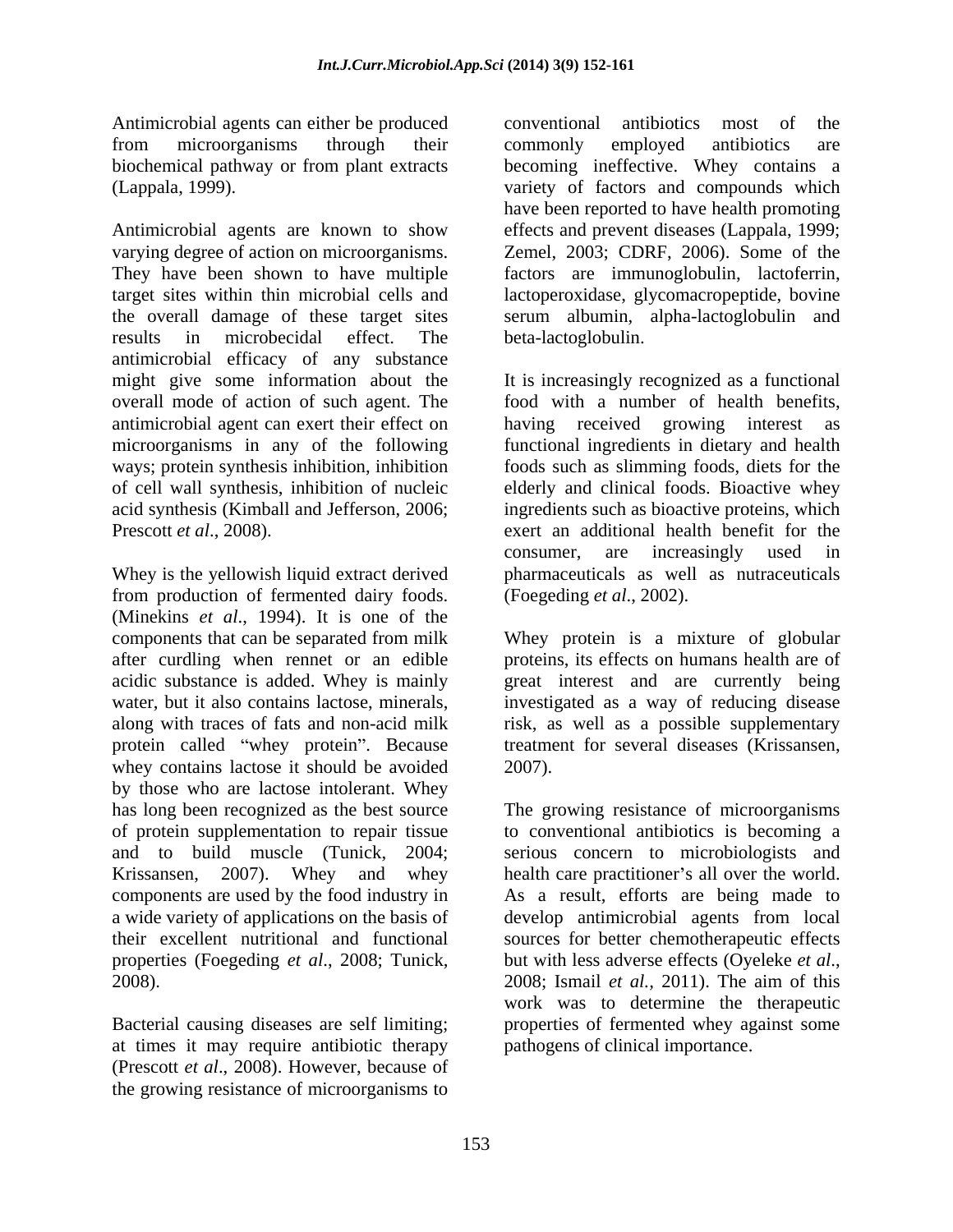## **Materials and Methods**

## **Collection and preparation of whey**

Fulani settlement in Akungba Akoko, Ondo State, Nigeria in a sterile container. The milk was briefly heated at 60°C for 30 sterile container using sterilized muslin cloth and fermented for 4 days. 12022) were collected from Federal Institute

Ten millilitres of the samples were homogenized with 90 ml sterile peptone organisms water solution and further diluted as appropriate. The liquor was cultured on nutrient agar, Man de Rogosa and Sharpe (MRS) agar and MacConkey agar for the isolation of bacteria and potato dextrose agar for fungi using standard microbiological techniques. Bacterial cultures were from the final broth is equal to 0.5 incubated at temperatures ranging between McFarland standard  $(6x10<sup>8</sup>$  cfu/ml) 30 and  $35^{\circ}$ C for 1–2 days while fungal plates were incubated at  $25^{\circ}$ C for 2–5 days. MRS agar was incubated under anaerobic conditions simulated using a  $H_2/CO_2$ generating kit (Oxoid) according to the manufacturer's instructions. Enumeration and isolation were done on daily basis during the fermentation period.

Pure bacterial isolates were then subjected to test such as Gram s reaction and **Determination of antibacterial activity of** biochemical tests and identified according to **the whey** Holt *et al*. (1994) while fungi were identified according to Alexopoulous and

The fermented whey was sterilized by filtering through Millipore membrane filter paper size  $0.45\mu$ m and kept at  $4^{\circ}$ C. we used as the negative and positive control

### **Collection of isolates**

Fresh cow milk was obtained from the *Proteus mirabilis Pseudomonas aeruginosa*, oC for 30 State, Nigeria. While typed culture of minutes, it was then allowed to cool and the *Escherichia coli* (ATCC 25922), *Proteus* whey was separated from the curd into *mirabilis* (ATCC 25933), *Salmonella typhii* **Enumeration and isolation of** Nigeria. The organisms were maintained on **microorganisms**  double strength Mueller-Hinton agar slants. Clinical isolates of *Escherichia coli, Salmonella typhii, Shigella dysentarea, Proteus mirabilis Pseudomonas aeruginosa, Streptococcus pyogenes* were collected from Federal Medical Centre (FMC), Owo, Ondo (ATCC 6539) and *Shigella flexneri* (ATCC 12022) were collected from Federal Institute for Industrial Research Oshodi Lagos,

## **Standardization and inoculation of the organisms**

 $^{\circ}$ C for 1–2 days while fungal according to Oyeleke *et al.*, (2008). A sterile  $\rm ^{6}C$  for 2–5 days. swab stick was dipped into the standardized All the organisms used were standardized to 0.5 McFarland standards. A 0.2ml aliquot of 24h old broth culture was dispensed in another sterilized 20ml Mueller-Hinton broth and incubated for 3-5 h. 1ml portion McFarland standard  $(6x10^8 \text{ cfu/ml})$  $\frac{8}{10}$  of  $\frac{1}{2}$ cfu/ml) broth culture and excess liquid was drained from the swab stick by pressing it gently to the inner side of the test tube containing the broth culture. The surface of the set media (Mueller-Hinton agar, Oxoid, England) was streaked with the swab stick.

## **the whey**

Mims (1988). then made in the solidified Mueller-Hinton **Sterilization** a sterile cork borer. Equal volume of whey C. used as the negative and positive controlFour wells of 5.00mm in diameter were agar plate seeded with the test bacteria using was introduced into the wells made on the agar while distilled water and standard antibiotics (ciprofloxacin 20mg/ml) were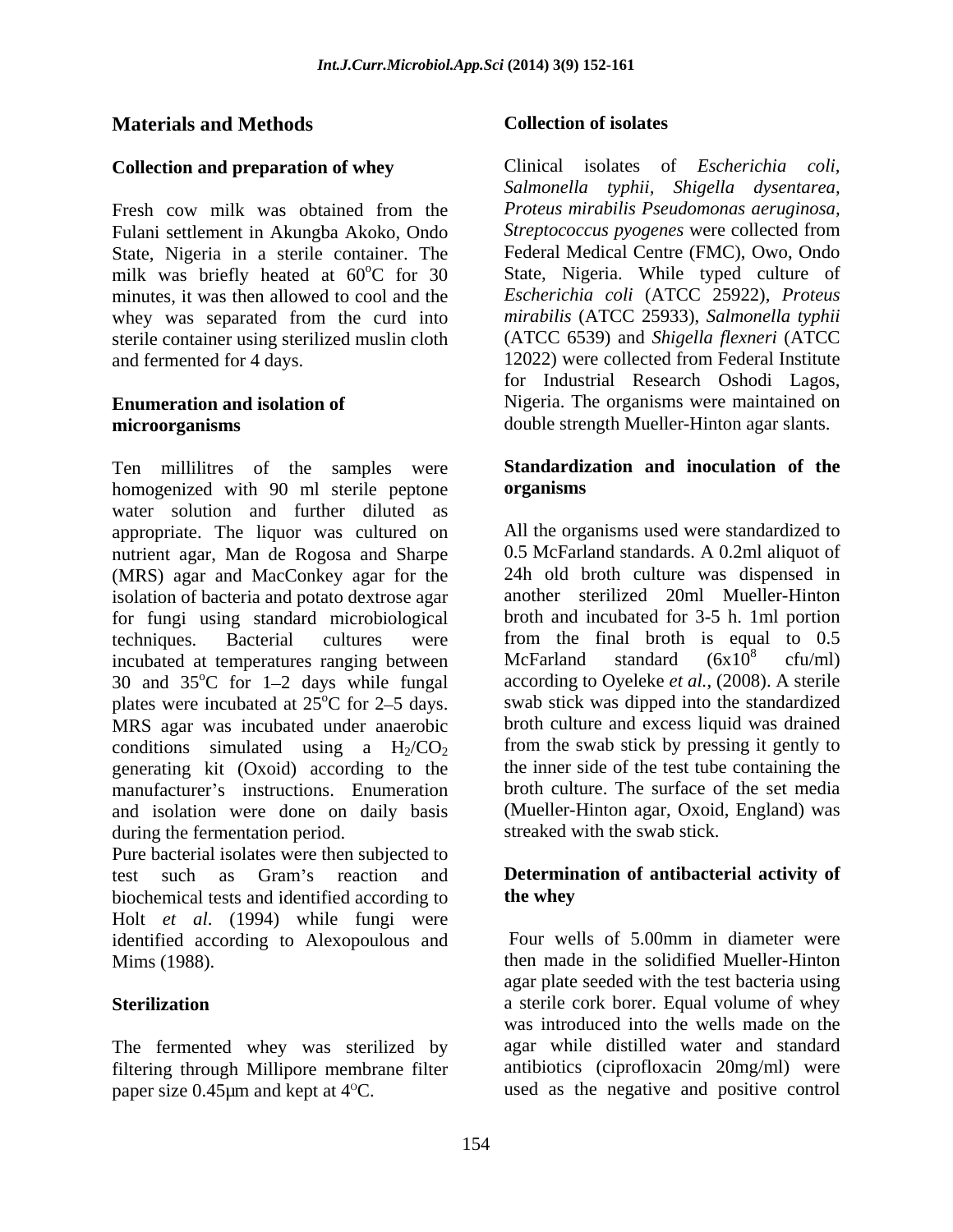respectively. The plates were incubated at 37°C for 24 hours and the diameter of zones

diffusion method according to Prescott *et* and of the fermentation period.

# **determination of the physico-chemical**

The moisture content, ash content, fat carbohydrate content of the fermented whey accordingly. titratable acidity increased from 4.2% to

The data generated in the experiments were The proximate analysis revealed that recorded and subjected to statistical analysis using standard procedure. The standard

The microbial loads of the samples increased progressively as the fermentation progressed (Table 1). Total bacterial counts

sfu/ml to  $5.02 \text{ X} 10^4 \text{ sfu/ml}$ .

of inhibition was measured. Five genera of bacteria and three genera of **Determination of minimum inhibitory concentration (MIC) and minimum bactericidal concentration (MBC) of the** *plantarum, L. acidophilus, Pseudomonas* **fermented whey** *aeruginosa,* **Bacillus subtilis,** The minimum inhibitory concentration *flavus. Lactobacillus plantarum* and *L.* (MIC) and minimum bactericidal *acidophilus* occurred throughout the concentration (MBC) of the whey on the test fermentation period and were frequently bacteria were determined using agar isolated while *S. lactis* from day 2 till the *al*., (2008). *Pseudomonas aeruginosa*, *B. subtilis*, *S.*  **The proximate analysis and the** isolated up to the second day, while *S.*  **parameters of the fermented whey** first and the second days of the fermentation fungi were isolated and identified in the fermenting cheese whey (Table 3). They include *Streptococcus lactis, Lactobacillus aeruginosa, Bacillus* subtilis*, Saccharomyces cerevisiae* and *Aspergillus acidophilus* occurred throughout the end of the fermentation period.*cerevisiae* and *Candida albicans* were only *aureus* and *A. flavus* were isolated in the period respectively.

content, fiber content, crude protein and Table 3 shows the pH, total titratable acidity were determined and its total titratable The pH of the sample was observed to acidity (TTA), pH and temperature of the decrease drastically as the fermentation whey were measured and recorded progressed from 7.73 to 3.52 while the total **Statistical analysis**  $\qquad \qquad \text{ranged from } 27^{\circ}C \text{ to } 33^{\circ}C.$ and the temperature of the fermenting whey. titratable acidity increased from 4.2% to 24.63%. Temperature also increased and

errors (SE) and critical differences (CD) at 4). Increases were observed in the protein 5% level of significance content (4.76-13.00)%, fat content (3.74- **Results and Discussion** after fermentation. However, carbohydrate ranged from 7.37 X 10<sup>3</sup> cfu/ml to 9.67 X 10<sup>8</sup> inhibitory effects on the growth of all the ranged from 7.37 X 10<sup>3</sup> cfu/ml to 9.67 X 10<sup>8</sup> inhibitory effects on the growth of all the cfu/ml while lactic acid bacterial counts test organisms used in this study (Table 5). increased from  $5.02 \text{ X}$  10<sup>3</sup> cfu/ml to  $5.02 \text{ X}$  Diameter of zones of inhibition ranged from 103 cfu/ml. Fungal count was not as higher 12.00±0.01 mm (*Streptococcus pyogenes*) to as total bacterial counts and lactic acid 25.00±0.03 mm (*Proteus mirabilis*). The bacterial counts but ranged from  $4.13 \times 10^2$  minimum inhibitory concentrations (MICs) The proximate analysis revealed fermentation significantly affected the nutrient contents of the whey sample (Table 6.64)% and the ash content (2.76-5.45)% content decreased (9.06-4.69)% after fermentation while fibre content was not detected throughout the fermentation period. The fermented cheese whey used had test organisms used in this study (Table 5).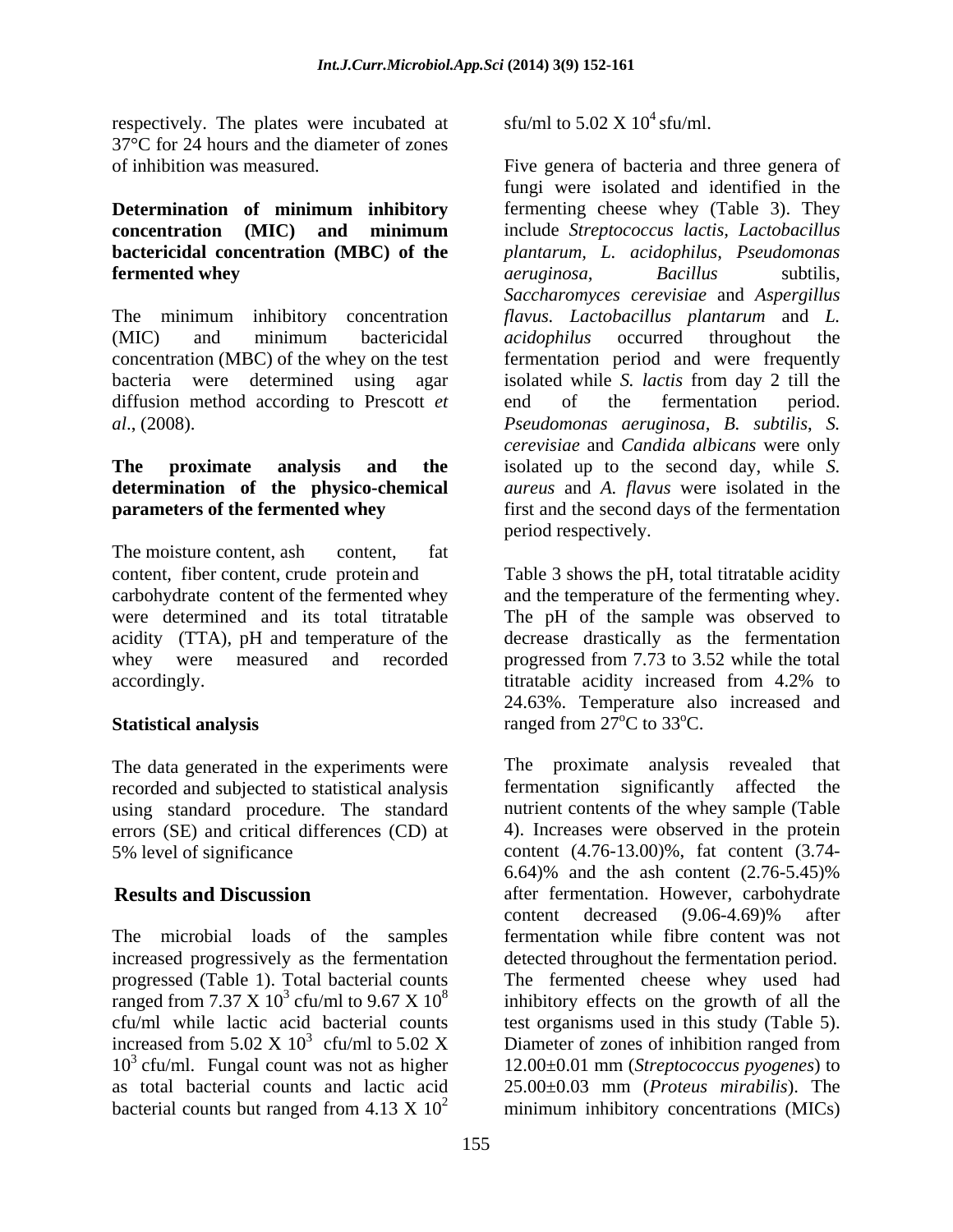*mirabilis* (ATCC 25933), *Salmonella typhii Streptococcus pyogenes* is 70%

Microorganisms identified in the whey had been observed in some milk fermented products. Savadogo *et al.*, (2004) isolated lactic acid produced particularly by l<br>*Lactobacillus fermentum Predicoccocus* acid bacteria which dominated *Lactobacillus fermentum, Predicoccocus species, Leuconostoc mesenteroides* and *Lactobacillus* species from Burkinafaso *Pseudomonas* specie could be as a result of contamination from environment during

This was in agreement with Sakhale *et al.* species which have the abi<br>(2012) and Nout. (1994) who reported that antimicrobial substances (2012) and Nout, (1994) who reported that antimicrobial substances such as various instruments and primitive techniques of processing foods are possible sources of Warny et al.(1999) reported that contaminants. The predominance of lactic Lactobacillus species exhibit growth contaminants. The predominance of lactic Lactobacillus species exhibit growth acid bacteria might lead to the decrease in the pH value of the sample due to lactic acid production and invariably increase in the production of hydrogen peroxide, total titratable acidity (TTA) with increase in fermentation period as this corroborates the

the fermentation of foods and beverages. The functional properties in lactic acid bacteria improve preservative effect and add

for *Proteus mirabilis, Pseudomonas* flavor and taste to various fermented foods *aeruginosa, Salmonella typhii, Proteus* (Soomro *et al*., 2002; Adebolu and (ATCC 6539) and *Shigella flexneri* (ATCC lactic acid by *Lactobacillus* present in the 12022) was 50% V /V while *Escherichia coli,* fermented whey could further enhance its *Escherichia coli* (ATCC 25922) and nutritional value (Naik *et al.* 2009).  $V/V$  and Increases in the crude protein, fat and ash *Shigella flexneri* had the least minimum contents might be due to the proliferation of inhibitory concentration of 30%  $\frac{V}{V}$  (Table the fermenting organisms in form of single 6). cell protein (Ismail *et al.,* 2011). Ademulegun, 2006). The production of

There was no bactericidal action of the The fermented cheese whey used had fermented whey against any of the inhibitory effect on all the bacteria used in pathogens because there were growth at all this study. The inhibitory effects might be as the concentrations for all the bacteria tested a result of proteins such as lacto-peroxides (Table 7). and lactoferrin which were present in the whey (Axelsson *el al*., 1998). This could also be due to the reduction in the Low pH of the fermented whey that resulted from lactic acid produced particularly by lactic acid bacteria which dominated the suspension.

fermented milk. The presence of This could create an environment that is not processing. for inhibition might be due to the presence works of Sakhale *et al.* (2012). **growth** of pathogenic bacteria and also alter Lactic acid bacteria have an essential role in commensals (Adebolu and Ademulegun, conducive for the growth of other microorganisms. Other factors responsible of microflora of milk such as *Lactobacillus*  species which have the ability to produce antimicrobial substances such as bacteriocins. Gilliland and Speck (1977) and Warny *et al*.(1999) reported that *Lactobacillus* species exhibit growth inhibitory effects on various Gram positive and Gram negative bacteria through production of hydrogen peroxide, bacteriocins and organic acids such as lactic and acetic acids. These substances inhibit the ecological balance of enteric 2006).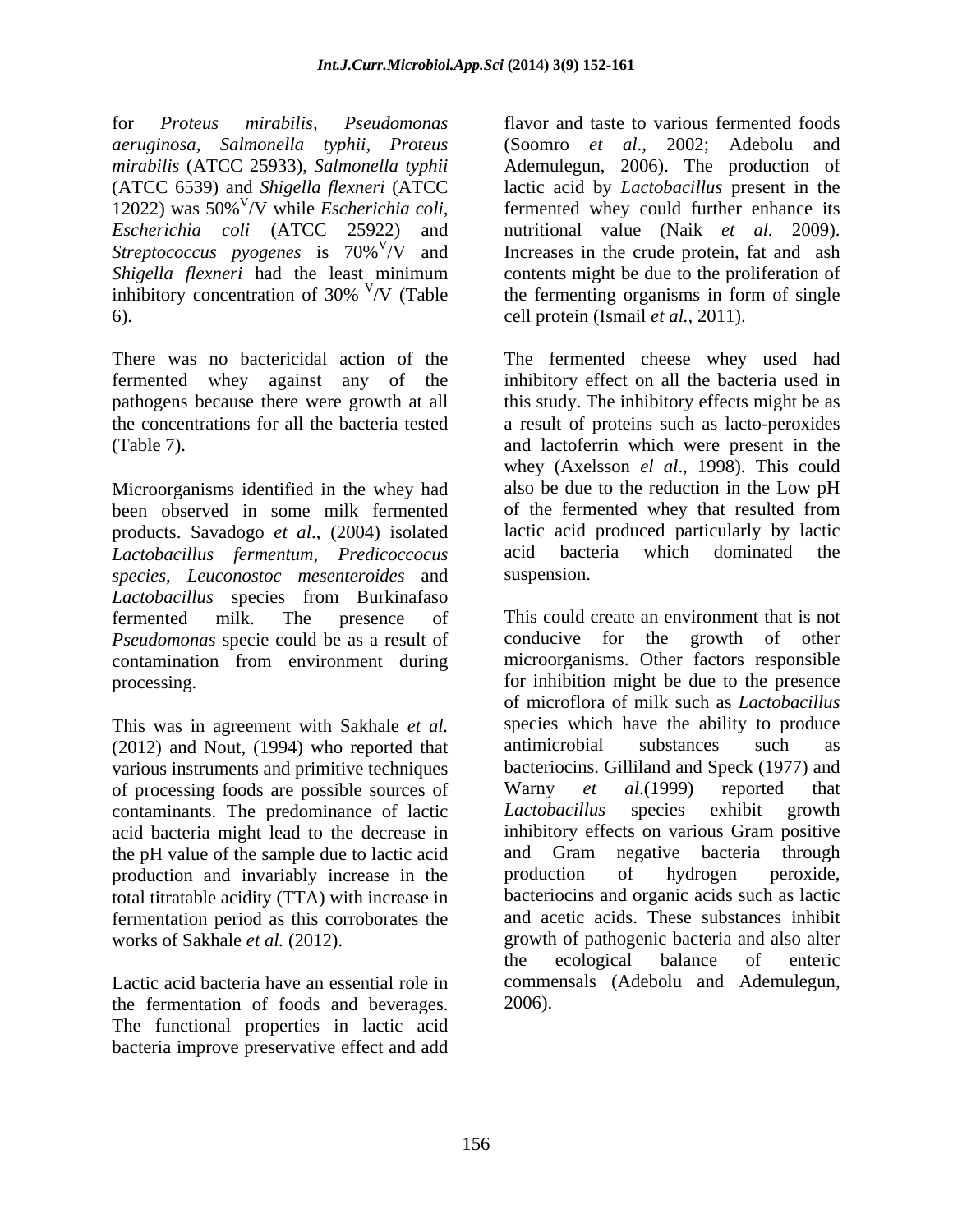| Day | <b>Total viable</b>  |                      | LAB count Fungal count |
|-----|----------------------|----------------------|------------------------|
|     | count (cfu/ml)       | (cfu/ml)             | (sfu/ml)               |
|     | $7.37 \times 10^3$   | 5.02 X $10^3$        | 4.13 X $10^2$          |
| ▰   | $2.44 \times 10^4$   | 6.24 X $10^4$        | $9.23 \times 10^2$     |
| ັ   | $8.51 \times 10^{6}$ | $2.43 \times 10^{6}$ | 6.78 X $10^3$          |
|     | $9.67 \times 10^8$   | 5.02 X $10^3$        | $5.02 \times 10^4$     |

**Table.1** Average colony counts of microorganisms isolated from fermented whey

Table.2 Occurrence of the bacteria isolates from fermented cheese whey

| <b>Microorganisms</b>        |              |                          | Days of                  |                                 |
|------------------------------|--------------|--------------------------|--------------------------|---------------------------------|
|                              | fermentation |                          |                          |                                 |
|                              |              |                          |                          |                                 |
| Streptococcus lactis         |              |                          |                          |                                 |
| Lactobacillus plantarum      |              |                          |                          |                                 |
| Lactobacillus plantarum      |              |                          |                          |                                 |
| Pseudomonas aeruginosa +     |              |                          | $\sim$                   | $\overline{\phantom{0}}$        |
| <b>Bacillus subtilis</b>     | $+$          |                          | $\overline{\phantom{0}}$ | $\overline{\phantom{0}}$        |
| <b>Staphylococcus aureus</b> |              | $\overline{\phantom{0}}$ | $\overline{\phantom{0}}$ | $\hspace{0.1mm}-\hspace{0.1mm}$ |
| Saccharomyces cerevisiae     |              |                          |                          |                                 |
|                              |              |                          | $\sim$                   | $\overline{\phantom{0}}$        |
| Aspergillus flavus           | $\sim$       |                          | $\overline{\phantom{0}}$ | $\overline{\phantom{0}}$        |
| Candida albicans             |              |                          |                          |                                 |
|                              |              |                          |                          | $\hspace{0.1mm}-\hspace{0.1mm}$ |

**Table.3** Description of Physico-Chemical of Fermenting Cheese Whey

| <b>DAYS</b>             | $\mathbf{p}$ H | <b>TTA</b> (%) | <b>TEM P(<math>^{\circ}</math>C)</b> |
|-------------------------|----------------|----------------|--------------------------------------|
| $\mathbf{1}$            | 7.73           | 4.22           | 28.50                                |
| $\overline{\mathbf{c}}$ | 6.40           | 7.50           | 29.40                                |
| $\mathbf{3}$            | 5.24           | 12.42          | 31.80                                |
|                         | 3.52           | 23.63          | 33.00                                |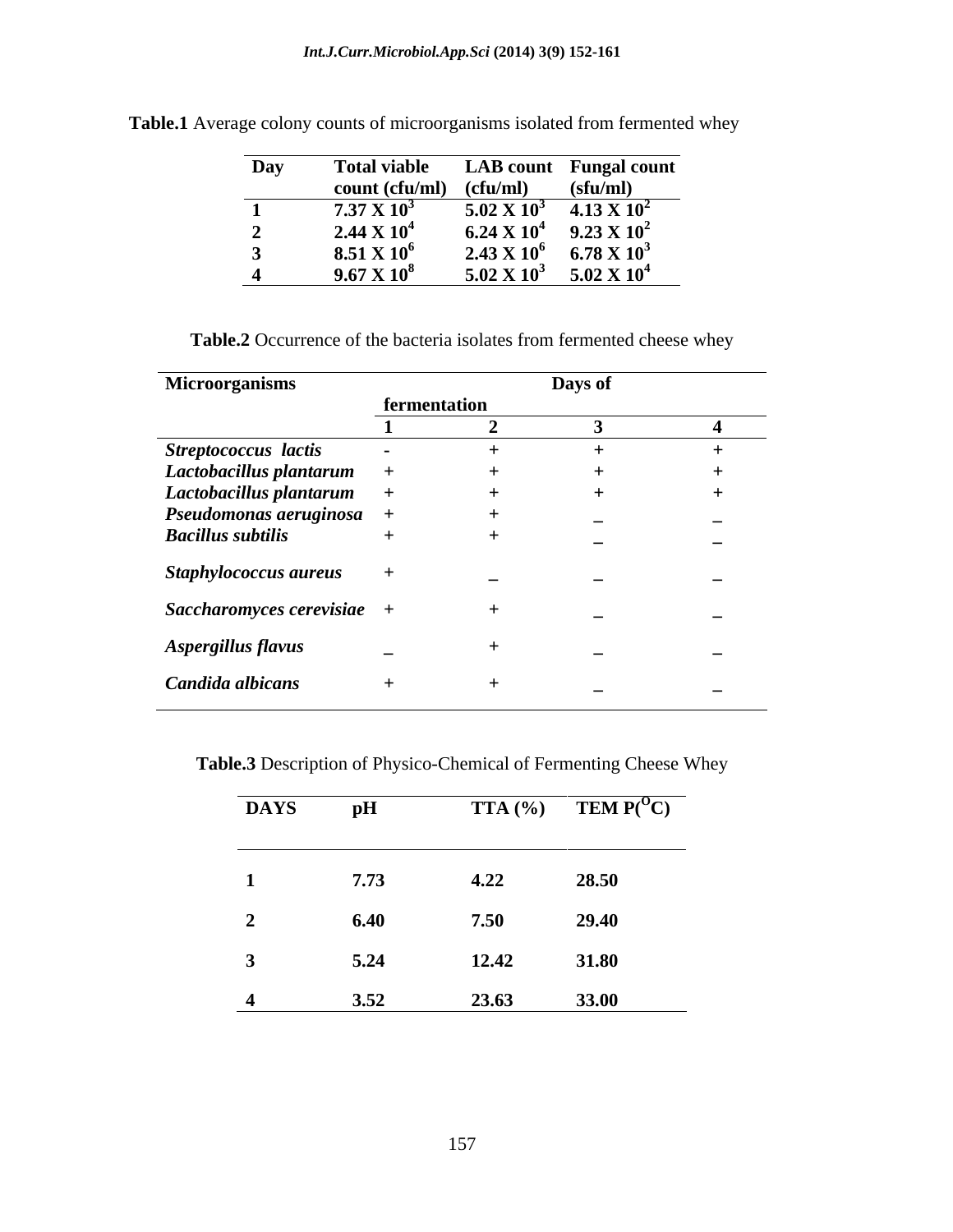| Parameters $(\% )$ | <b>Unfermented whey</b> | <b>Fermented whey</b> |
|--------------------|-------------------------|-----------------------|
| Moisture content   | 79.67                   | 69.23                 |
| Crude protein      | 4.76                    | 13.00                 |
| Fat content        |                         | 6.64                  |
| Ash content        | 2.76                    | 6.45                  |
| Fiber content      |                         | OO                    |
| Carbohydrate       | 9.06                    | 4.69                  |

**Table.4** Proximate Analysis of fermented and unfermented cheese whey

**Values are means of four replicates** 

**Table.5** Antimicrobial susceptibility pattern of bacteria species to fermented cheese whey

|                                       | Zones of inhibition (mm)       |    |              |
|---------------------------------------|--------------------------------|----|--------------|
| <b>Test bacteria</b>                  | $100\%$ <sup>v</sup> /v        | Dw | Cpx(20mg/ml) |
| <b>Proteus mirabilis</b>              | $25.00\pm0.03(83)$ NI          |    | 30.00        |
| Escherichia coli                      | $22.00\pm0.02$ (79) NI         |    | 28.00        |
| Pseudomonas aeruginosa                | $20.00\pm0.04(69)$ NI          |    | 29.00        |
| <b>Streptococcus pyogenes</b>         | $12.00\pm0.01$ (46) NI         |    | 26.00        |
| Salmonella typhii                     | $18.00\pm0.02$ (67) NI         |    | 27.00        |
| Shigella flexneri                     | $21.00\pm0.02$ (78) NI         |    | 27.00        |
| <b>Escherichia</b><br>coli<br>25922)  | $(ATCC 20.00 \pm 0.01(71)$ NI  |    | 28.00        |
| mirabilis<br><b>Proteus</b><br>25933) | $(ATCC 23.00 \pm 0.03 (77)$ NI |    | 30.00        |
| Salmonella<br>typhii<br>6539)         | $(ATCC 20.00 \pm 0.02 (77)$ NI |    | 26.00        |
| <b>Shigella</b><br>flexneri<br>12022) | $(ATCC 19.00 \pm 0.01 (68)$ NI |    | 28.00        |

**Values are means of four replicates ± Standard error, Percentage inhibition over control in parenthesis**

**NI = No inhibition**, DW= Distilled water, Cpx= Ciprofloxacin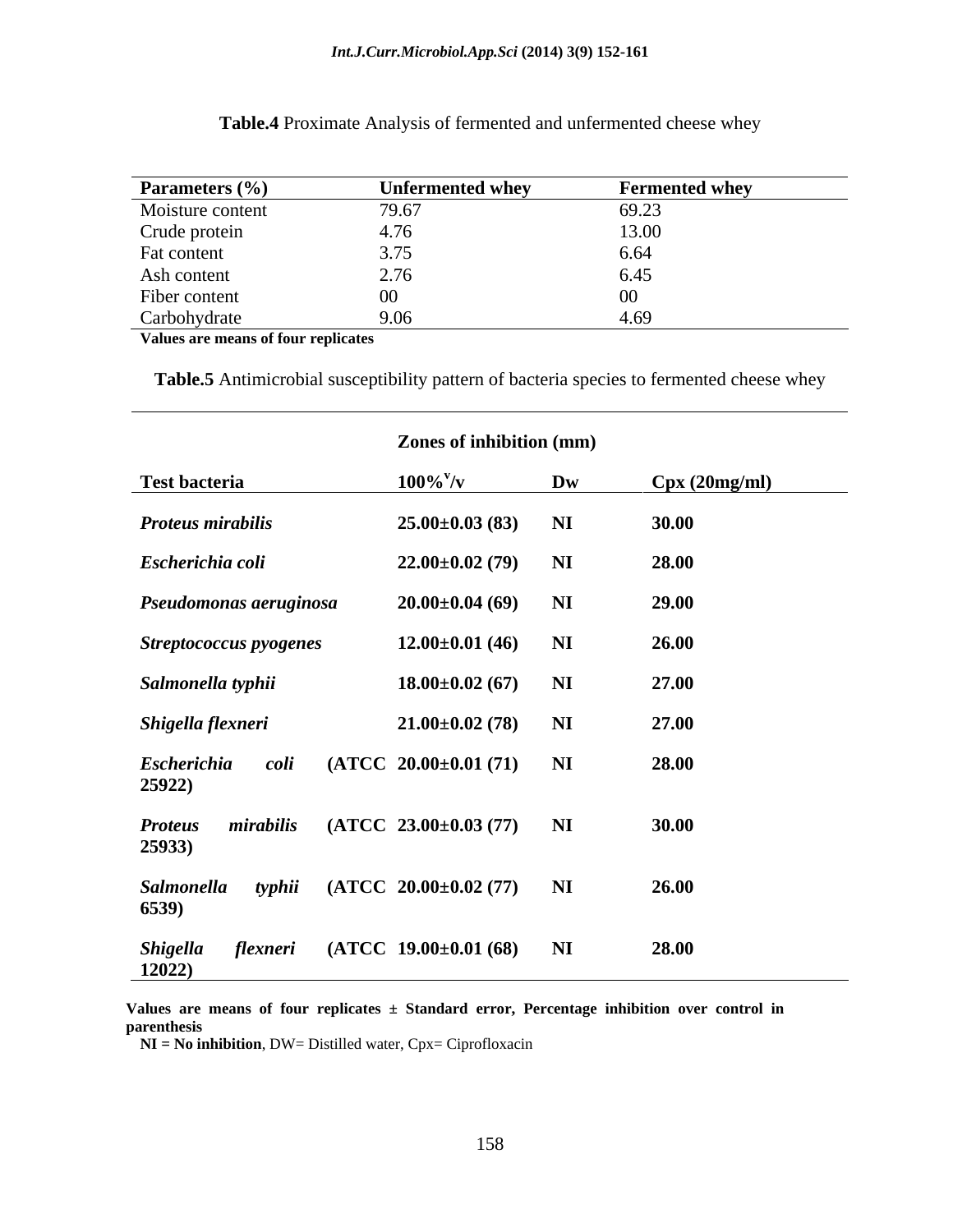**Table.6** Determination of minimum inhibitory concentration (MIC) of fermented whey on some selected bacteria species.

|                                                             | <b>Zones of inhibition (mm)</b>               |                         |                                                                                  |                              |                     |
|-------------------------------------------------------------|-----------------------------------------------|-------------------------|----------------------------------------------------------------------------------|------------------------------|---------------------|
| <b>Organisms</b>                                            | $100\%$ <sup>v</sup> /v                       | $70\%$ <sup>v</sup> /v  | $50\%$ <sup>v</sup> /v                                                           | $30\%$ <sup>v</sup> /v       | Dw Cpx<br>(20mg/ml) |
| Proteus mirabilis $25.00\pm0.03$ (83)                       |                                               |                         | $15.00\pm0.02(50)$ 6.00 $\pm0.02(20)$ NI                                         |                              | NI 30.00            |
| Escherichia coli                                            | $22.00\pm0.02$ (79)                           | $14.00 \pm 0.01(50)$ NI |                                                                                  | <b>NI</b>                    | NI 28.00            |
| Pseudomonas                                                 |                                               |                         | $20.00\pm0.04$ (69) $12.00\pm0.03(41)$ 5.00 $\pm0.01(17)$ NI                     |                              | NI 29.00            |
| aeruginosa                                                  |                                               |                         |                                                                                  |                              |                     |
| <i>Streptococcus</i>                                        | $12.00 \pm 0.01$ (46) $8.00 \pm 0.03$ (31) NI |                         |                                                                                  | NI                           | NI 26.00            |
| pyogenes                                                    |                                               |                         |                                                                                  |                              |                     |
| Salmonella typhii 18.00±0.02 (67)                           |                                               |                         | $10.00 \pm 0.02(37)$ 5.00 $\pm 0.02(19)$ NI                                      |                              | NI 27.00            |
|                                                             |                                               |                         | Shigella flexneri 21.00 $\pm$ 0.02 (78) 16.00 $\pm$ 0.02(59) 8.00 $\pm$ 0.02(30) | $3.00 \pm 0.01(11)$ NI 27.00 |                     |
| Escherichia coli $20.00\pm0.01$ (71) $10.00\pm0.01$ (36) NI |                                               |                         |                                                                                  | NI                           | NI 28.00            |
| (ATCC 25922)                                                |                                               |                         |                                                                                  |                              |                     |
|                                                             |                                               |                         | Proteus mirabilis $23.00\pm0.03$ (77) $9.00\pm0.02$ (30) $3.00\pm0.01$ (10) NI   |                              | NI 30.00            |
| (ATCC 25933)                                                |                                               |                         |                                                                                  |                              |                     |
|                                                             |                                               |                         | Salmonella typhii 20.00±0.02 (77) 14.00±0.03(54) 4.00±0.01(15) NI                |                              | NI 26.00            |
| (ATCC 6539)                                                 |                                               |                         |                                                                                  |                              |                     |
| (ATCC 12022)                                                |                                               |                         | Shigella flexneri 19.00±0.01 (68) 13.00±0.02(46) 3.00±0.02(11) NI                |                              | NI 28.00            |

**Values are means of four replicates ± Standard error, Percentage inhibition over control in parenthesis**

**NI = No inhibition**.

| Table.7 Minimum bactericidal concentration (MBC) of<br>of the |  |
|---------------------------------------------------------------|--|
| extracts on susceptible organisms                             |  |

| <b>Test organisms</b>          | Minimum<br>$(MBC)$ (mg/ml) | bactericidal        |                                               | concentrations |
|--------------------------------|----------------------------|---------------------|-----------------------------------------------|----------------|
|                                | $100\%$ <sup>v</sup> /v    | $70\%$ $\mathrm{V}$ | $50\%$ <sup>v</sup> /v $30\%$ <sup>v</sup> /v |                |
| Proteus mirabilis              |                            |                     |                                               |                |
| Escherichia coli               |                            |                     |                                               |                |
| Pseudomonas aeruginosa         |                            |                     |                                               |                |
| Streptococcus pyogenes         |                            |                     |                                               |                |
| Salmonella typhii              |                            |                     |                                               |                |
| Shigella flexneri              |                            |                     |                                               |                |
| Escherichia coli (ATCC 25922)  |                            |                     |                                               |                |
| Proteus mirabilis (ATCC 25933) |                            |                     |                                               |                |
| Salmonella typhii (ATCC 6539)  |                            |                     |                                               |                |
| Shigella flexneri (ATCC 12022) |                            |                     |                                               |                |

### **X = No inhibition**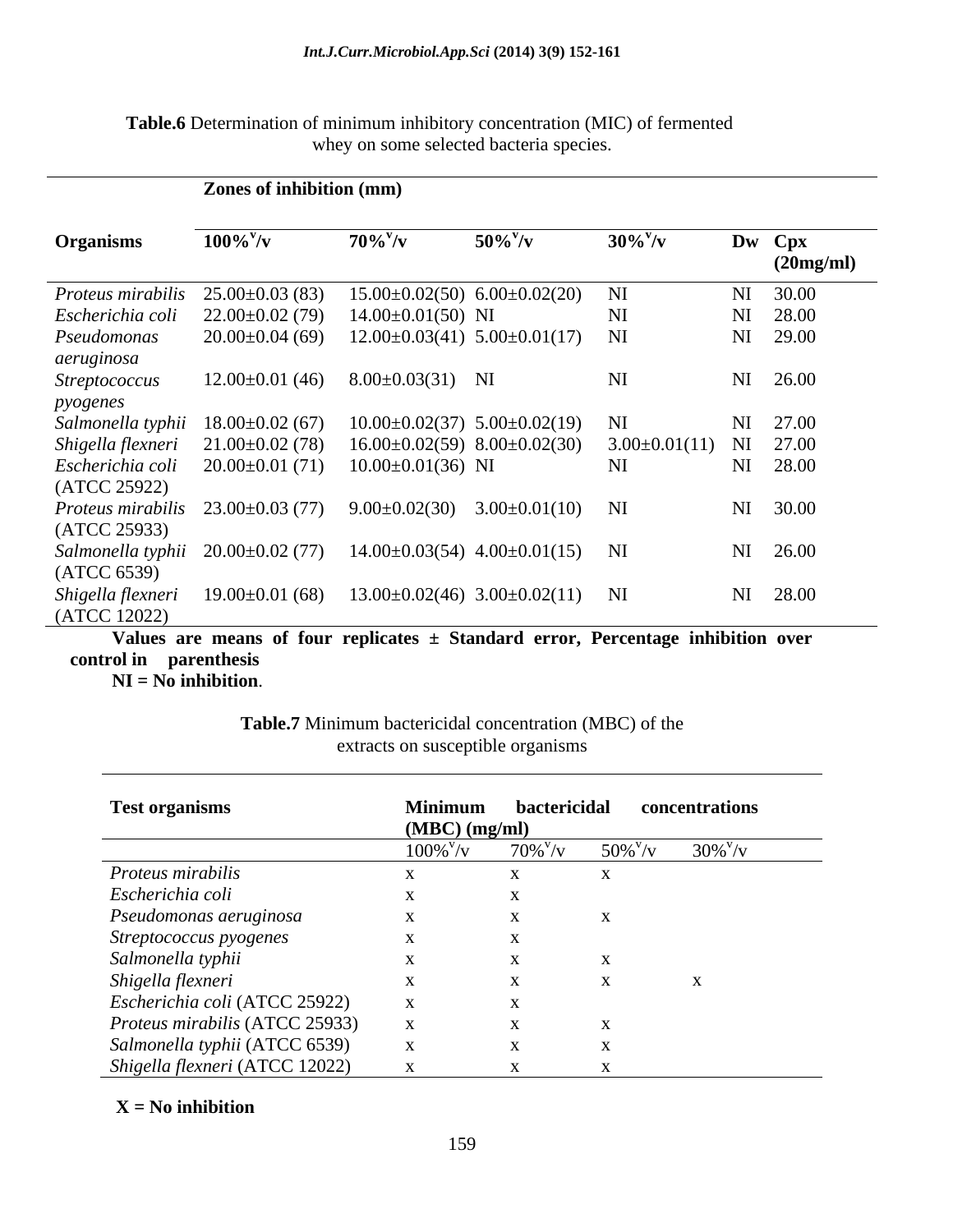- Adebolu, T. T. and Ademulegun, O. H. (2005). Effect of cheese whey on Holt, J.G., Krieg. N.R., Sneath, P.H.A.,
- Adebolu, T. T. and Ademulegun, O. H. (2006). Antibacterial activities of organisms. *Journal of Biological*
- Alexopoulous, C.J. and Mims, C.W. 250-253.
- Axelsson, L. T., Katla, M., Bornslet, A.
- Azadira, P., Jashni, M.K. Ghasemi, M.S.
- CDRF. (2006). California Dairy Research
- Foegeding, E. A., Davis, J. P., Doucet, D.
- Gilliland, S. E. and Speck, M. L. (1977). Antagonistic action of *Lactobacillus acidophilus* towards intestinal and

**References** food borne pathogens associated culture. *Journal of Food Production.* 40:820-823.

- bacteria causing diseases in south Staley, J.T. and Williams, S.T. western Nigeria. *Bioscience Research Communication.* 16:57-60. *Determinative Bacteriology*. 9th ed. Holt, J.G., Krieg. N.R., Sneath, P.H.A., Staley, J.T. and Williams, S.T. (1994). *Bergey s Manual of* pp. 786. Williams and Wilkins, Baltimore, Maryland.
- *Micrococcus lactis* strain isolated Ismail, A. E., Abdelgader, M. O. and from Nigerian fermented cheese Azhari Ali, A. (2011). Microbial and whey against diarrhea-causing chemical evaluation of whey-based *Sciences*. 4: 24-27. *Food Science and Technology.* 3: mango beverage. *Advance Journal of* 250-253.
- (1988). Introductory Mycology. Kimball, S. and Jefferson, L. S. (2006). Wiley Eastern Limited, New Delhi. Signaling pathways and molecular Third Edition, pp. 235-278. Third Edition, pp. 235-278. and Holk, K. (1998). A system for heterobacter. Gene expression of synthesis. *Journal of Nutrition.* 136 bacteriocins in laboratory sale. (1): 2275-315. Signaling pathways and molecular mechanisms through which branched- chain amino acids mediate translational control of protein (1): 2275-315.
- *Federation of European* Krissansen, G. W. (2007). Emerging *Microbiological Societies* health properties of whey protein and *Microbiogical Letter.* 168:137-143. their clinical implication. *Journal of Nutrition.* 26(6): 7135-235.
- A., Badaki, A.K., Zamani, M.H. and Lappala, O. T. P., (1999). Antagonistic Taarof, N. (2011). Isolation and Activity of protein on microbes. identification of mesophilic *Journal of Dairy Science.* 54: 2568 lactobacilli from traditional yoghurts 2572.
- of tribes of Kazerun. *Journal of Animal and Veterinary Advances.* applications of whey protein.<br>10(4): 528-531. Alternative Medicine Review. 9 (2): Marshall, K., (2004). Therapeutic applications of whey protein. *Alternative Medicine Review.* 9 (2): 136-156.
- Foundation health whey Minekins, M., Vander, V., Jeffer, M., organization. *Proceedings of* Brinten, B., and Hius, I. (1994). *Medical Laboratory Manual for Tropical Countries.* pp: 476-479. Antimicrobial activities of lactobacilli. *Journal of Applied Microbiology.* 84: 97-102.
- and Guffey, M. K., (2002). Advances Naik, Y. K., Khare, A., Choudhary, P. L., in modifying and understanding Goel, B. K. and Shrivastava, A. whey protein functionality. *Trends in* (2009). Studies on physico-chemical *Food Science and Technology* 13(5): and sensory characteristics of whey 151-9. based watermelon beverage. *Asian Journal of Research in Chemistry.* 2: 57-59.